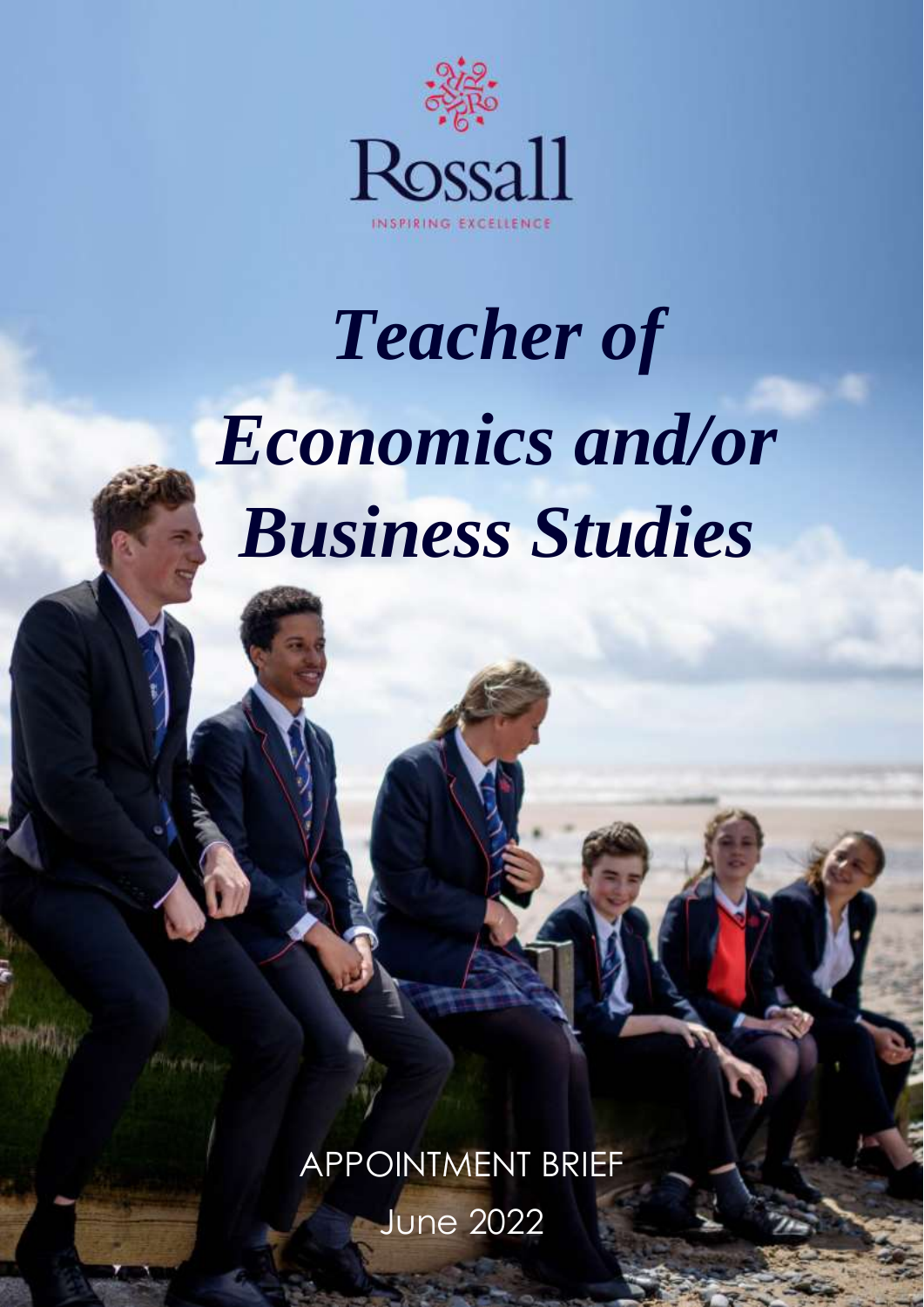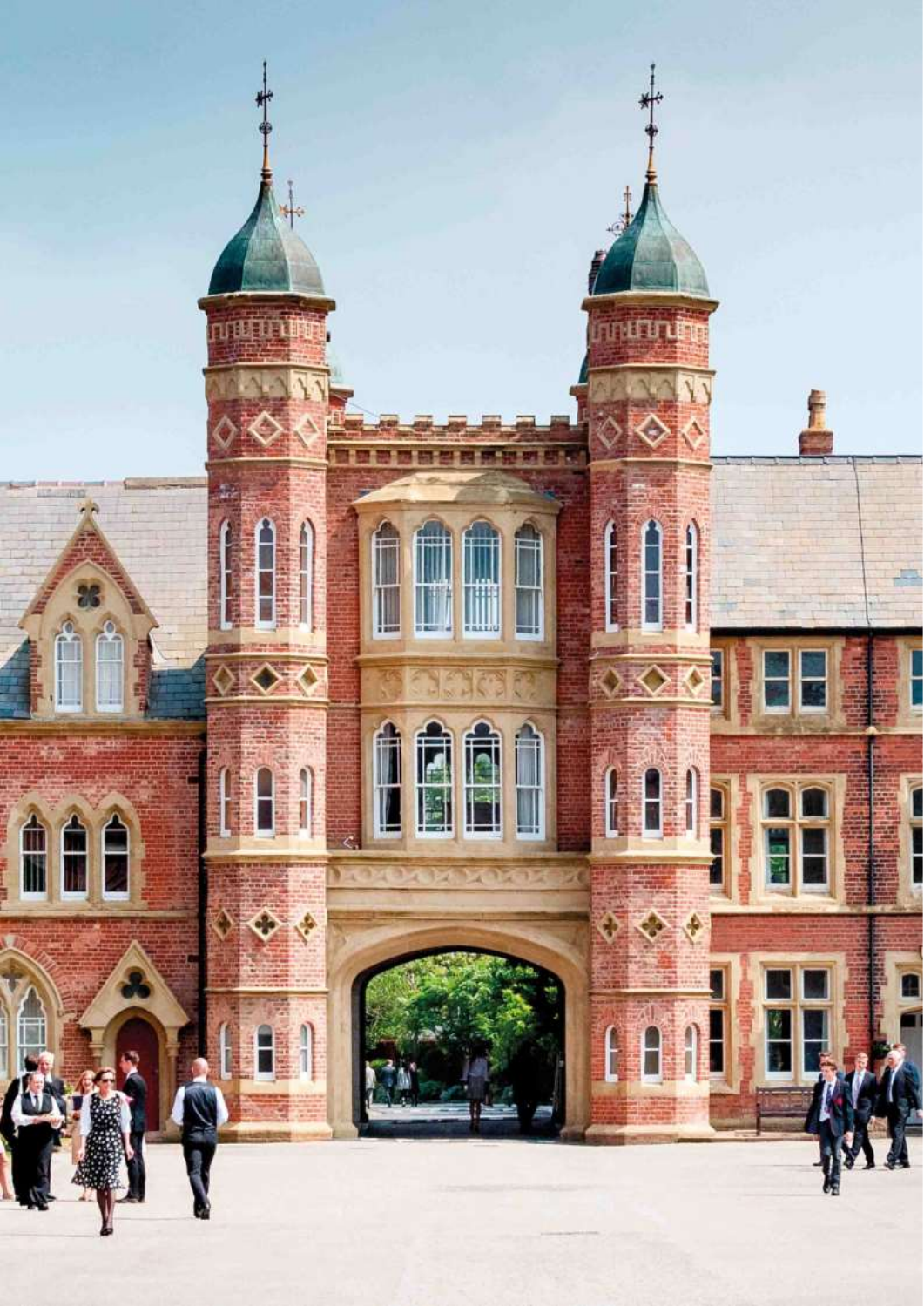## ABOUT ROSSALL SCHOOL

Founded in 1844, Rossall is a co-educational boarding and day school with an illustrious history and a clear strategic vision for the future. Situated on the Fylde Coast, the majestic backdrop of the Cumbrian Peaks and the Irish Sea provide a spectacular environment within which a community of some 800 boys and girls are inspired to fulfil their potential. The School provides a unique educational experience underpinned by a strong commitment to academic excellence and co-curricular participation. Successive generations of Rossallians have made a profound impact in fields as diverse as medicine, literature, music, politics and technology.



Academic results are superbly strong. The School has an IBDP average of 35 and this year over 60% of A level grades resulted in an A\* or A. Almost two thirds of our Upper Sixth progress to Top 20/Russell Group universities. Additionally, this year, three students won full sports scholarships to the US whilst others are proceeding to top universities in Paris, Milan and Hong Kong - to name but a few. Rossall is an inclusive school with an intellectually dynamic culture that encourages young people to embrace the highest of aspirations.

Regionally, Rossall has now reclaimed its place as one of the top performing independent schools in the North West. Perhaps, most importantly, it is a school community with a huge heart and this manifests itself in happy and confident children and a staff body committed to providing the very best context within which young people may live, learn and play.

The student roll has grown very significantly in recent years and this is reflective of the School's outstanding reputation both regionally and nationally. Student numbers are very healthy and the school has emerged

from the recent pandemic in a strong position financially. Such extensive expansion has resulted in a number of opportunities arising across a number of curricular areas and our ongoing development of signature programmes such the Broadway Performing Arts academy has opened up opportunities for exceptional educators to join us.

In 2019, the School embarked upon an ambitious development plan which placed a strong emphasis upon the provision of outstanding teaching and learning. The School is committed to ensuring that Rossall is recognised regionally and nationally as a progressive and aspirational School community committed to the professional development of all staff. The establishment of a thriving Leadership Academy is reflective of the growing number of aspirant educational practitioners who have decided to develop their careers here at Rossall.

This September, we have become an All-Steinway School and launched an International Piano Academy. The newly refurbished PrePrep School was opened at the end of the Summer Term and work will soon commence on our Science Building.

We strive to develop in our pupils a lifelong love of learning, a sense of moral purpose, and a belief in their own power to do good in the world. We prepare them to lead successful personal lives and productive professional lives. Our students are confident and compassionate. Increasingly they assume responsibility for their own learning and they are encouraged to be both critically reflective and resilient. We have the highest aspirations for our boys and girls and, as an IB World School, we endeavour to ensure that our pupils are intellectual risk-takers, open-minded and persuasive communicators. We desire for them to develop an



intrinsic interest in the subjects that they are studying and to view the formal curriculum as constituting a starting point as opposed to an end in itself. Opportunities for academic enrichment abound and pupils are able to benefit from involvement in activities such as the Model United Nations and subject specific societies.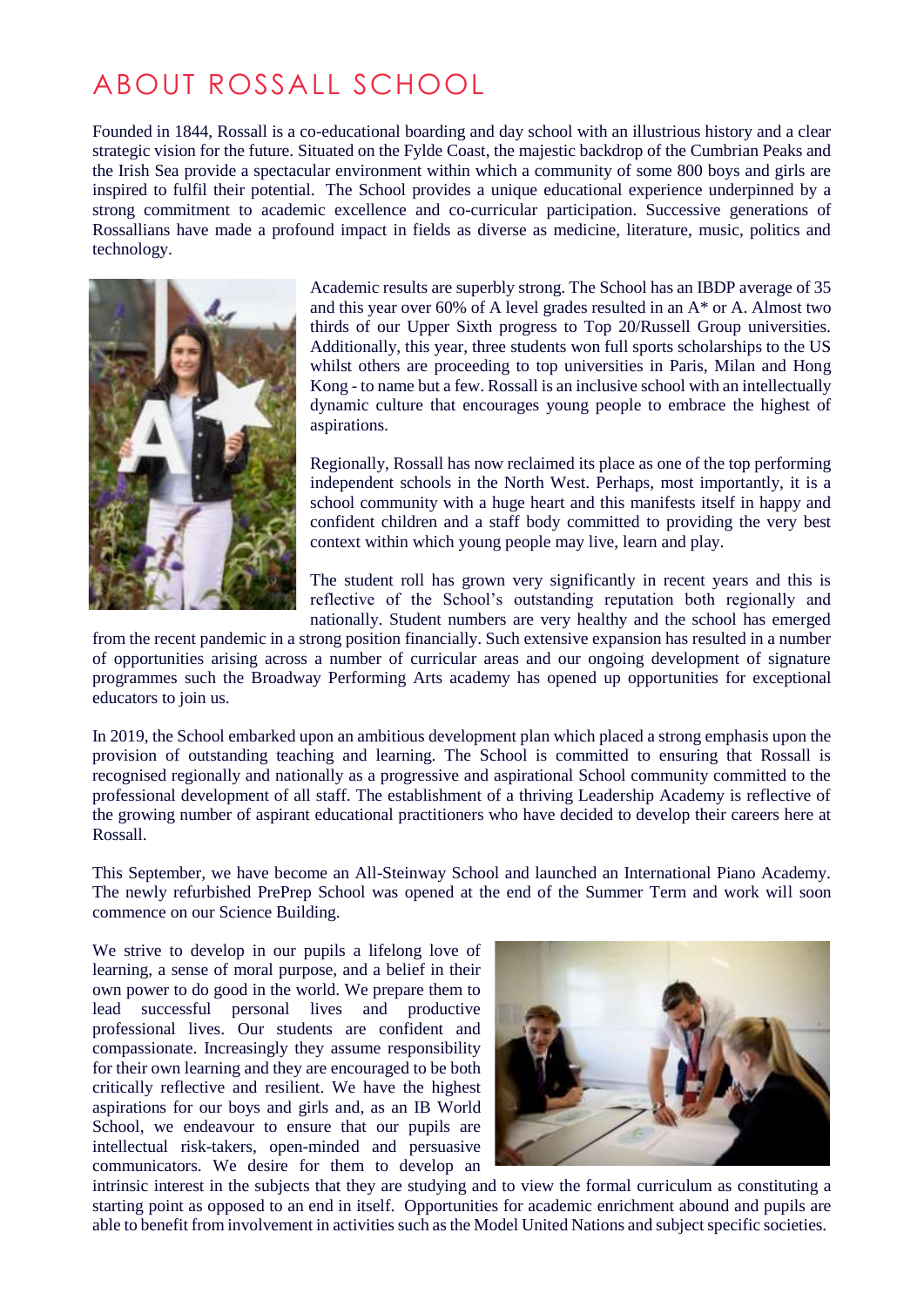It is an inclusive and diverse School community with a roughly even split between day pupils and those who board. The internationally-minded nature of the School is as defining an aspect as its architectural beauty and fascinating history. In 2021, we had a full ISI compliance inspection. **We were judged to be compliant in every regard. In 2019, an educational quality inspection deemed the quality of pupil's personal development to be excellent.**

The School is a liberal and progressive community and we are committed to ensuring that our provision is outstanding in every regard. Student voice and our mental health provision are key focuses within our development plan and it is our ambition to be sector leaders in this



The School is ranked number one in the UK for golf and our growing football academy is one of the standout provisions in the country. Both our boys and girls First XI hockey teams progressed to the final eight of national competitions in 2020. We are in the process of launching the Broadway Performing Arts Academy and our recently launched Girls' Elite Football Programme in partnership with England and Chelsea footballer Millie Bright, and Fleetwood Town Football Club has led to huge success of our girls' football teams on a national level.

We recognise that parents expect the best for their children; therefore we continue to invest significantly in our expansive campus to provide a modern, comfortable location where boys and girls from 3 months to 19 years of age will find a safe, yet stimulating environment with all they need to get the most from their stay with us, in school as well as during leisure and social

time. Our holistic vision of education is predicated upon excellent personal relationships with our families.

Popular with overseas and British pupils alike, our school has a unique identity and a strong sense of community spirit. Here, boarders from around 50 countries mix with British pupils to create an environment within which children are able develop a truly international perspective and forge lifelong friendships with others from around the world.

Ours is a community based on trust, mutual respect and compassion, and we expect every member of our school to uphold these values, on and off the campus.

Rossall is an inspiring place to live, learn and work; we are fortunate to attract fantastic students and staff to join us on our beautiful campus by the sea!

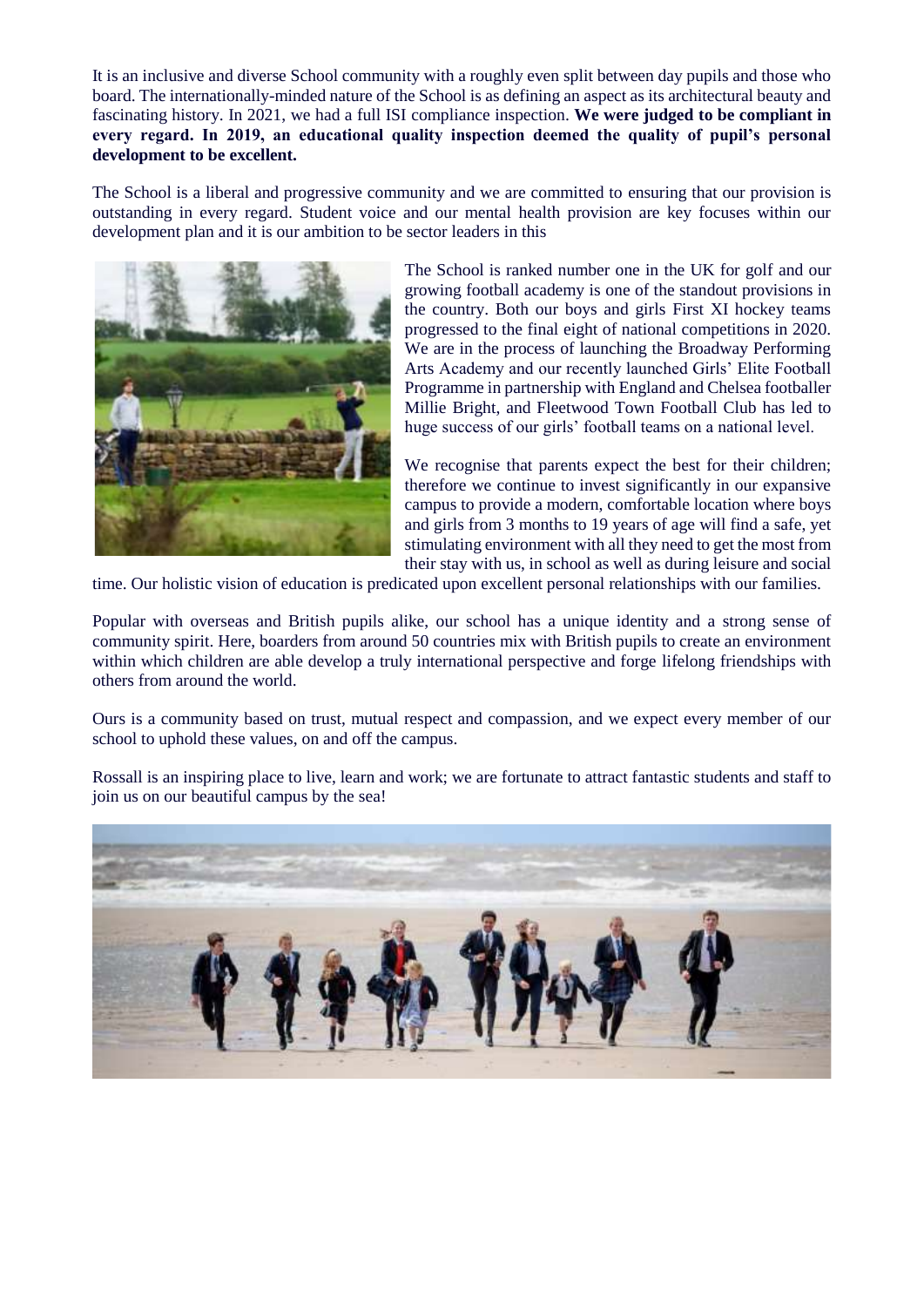## **MEET THE ROSSALL TEAM** ROSSALL'S LEADERSHIP EXECUTIVES

Leading the school is Headmaster, Mr Jeremy Quartermain, and four fellow Leadership Executives. They are joined by the extended Senior Leadership Team.



## Mr Jeremy Quartermain Headmaster



## Mrs Emma Sanderson **Bursar**



Ms Dina Porovic Senior Deputy Head



Mrs Emma Williams Deputy Head (Boarding & Safeguarding)



Mr Matt Turner Head of Preparatory School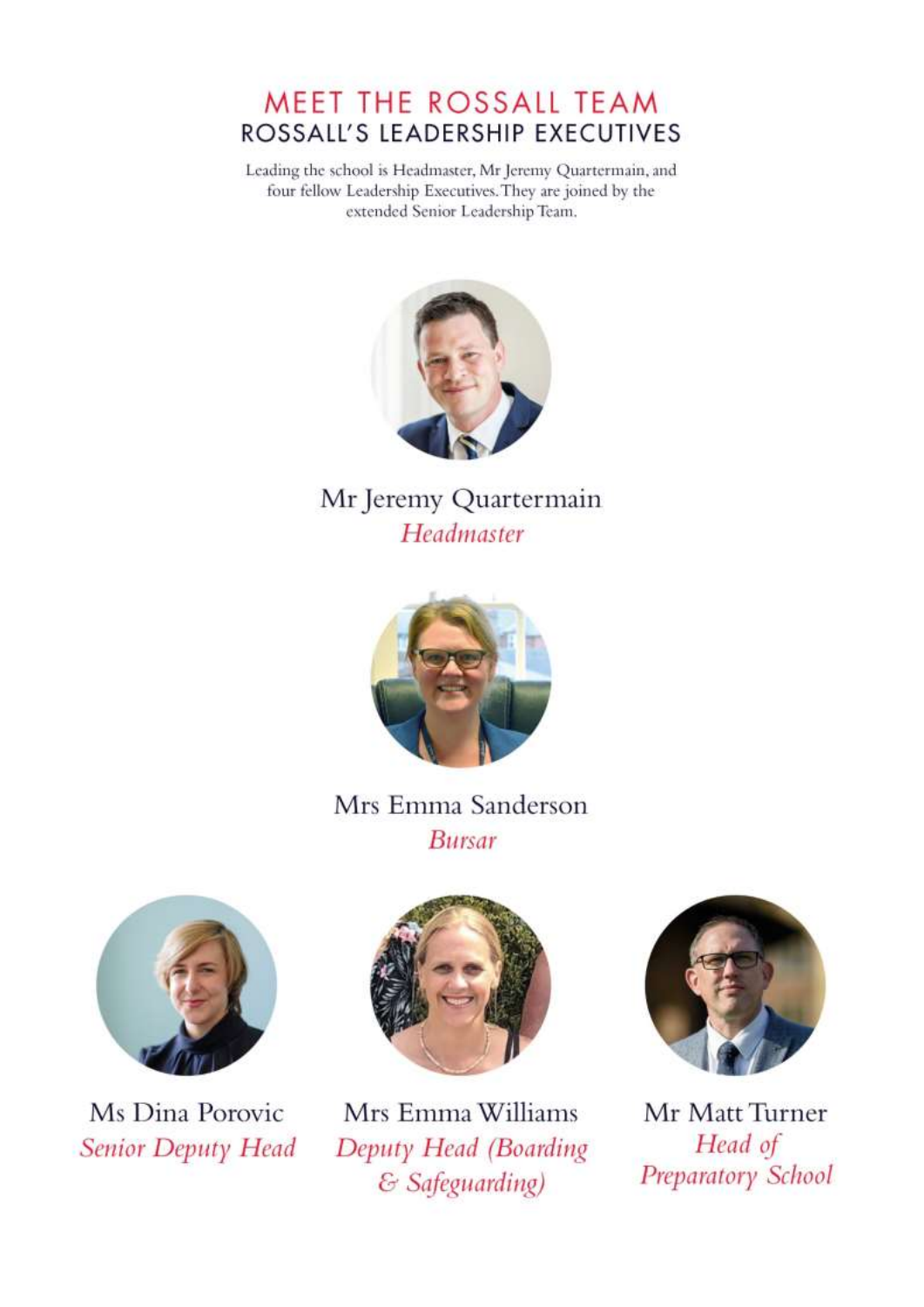## JOB DESCRIPTION

An experienced and inspiring Teacher of Economics and/or Business Studies is required to join this progressive department. The successful applicant will be a qualified teacher or an NQT and should be able and willing to teach Business and Economics from KS3 up to A Level standard. Experience of the International Baccalaureate is desirable though not essential. We will also consider applications from current and potential teacher trainees.

Business and Economics are exceptionally popular at the school and this post arises out of a need for the school to expand its provision. There are five teachers within the Economics and Business departments and all teaching takes place in a designated department area. Classrooms are well equipped with good audio visual resources. The subject is well resourced and members of the department work collaboratively to share good practice and track students' progress.

We offer courses in EDEXCEL A Level Business and AQA A Level Economics. We also offer courses at both Higher and Standard level for the International Baccalaureate in Economics and Business Management. An encouraging number of our Sixth Form students choose to study Economics, Business Management or Finance subjects at university, and the current year 13 students have an impressive selection of offers from top universities. Students are well prepared for the entrance exams for competitive degree courses, and are encouraged to participate in national competitions such as The John Locke Essay competition or the Royal Economics Society competition.

### Teaching Responsibilities:

- To be an outstanding classroom teacher who shares good practice
- To plan and prepare interesting and engaging lessons
- To ensure that the needs of all learners in their classes are met
- To maintain an orderly, positive and purposeful classroom atmosphere
- To assess, record and report on the development, progress and attainment of pupils effectively, accurately and positively within the framework of department and school policy
- To help foster pupils' critical thinking and independent learning skills
- To prepare pupils for public examinations
- To attend fortnightly Departmental Meetings and contribute to the development of the curriculum, resources, etc.
- To attend parent meetings and other relevant School occasions
- To participate in ongoing appraisal and be committed to continuous professional self reflection and ongoing professional development
- Cover for absent colleagues when requested
- Carry out duties and responsibilities as determined by the Headmaster

#### **Other**

- To promote the general progress and academic and pastoral well-being of individual pupils and of any assigned group of students, including tutor groups;
- To safeguard the general health and safety of pupils.
- To communicate and consult with parents over pastoral issues and academic concerns.
- To participate in all relevant meetings and undertake supervision and cover duties as required.
- To contribute to other aspects of education outside the classroom e.g. games, clubs and visits.
- To contribute to the boarding life of the School by undertaking duties (on a rota) in the evenings and at weekends.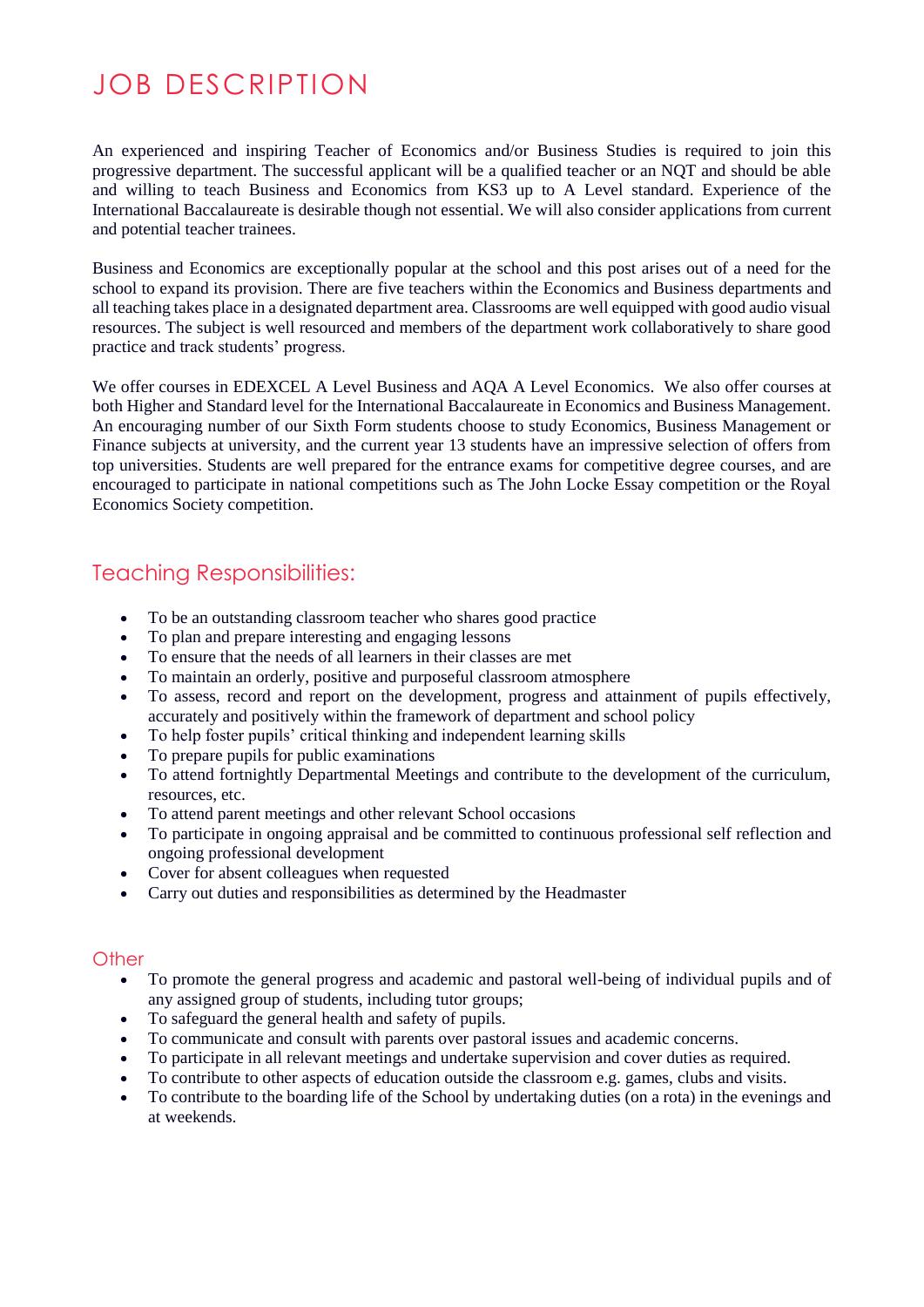#### Wider School Life

All teachers play a role in supporting the School's house system and all full time members of staff are tutors attached to one of the houses. Teachers are also expected to commit some of their time and energy to the extensive co-curricular programme in the evenings and on weekends, which includes a wide variety of clubs and activities reflecting the broad range of interests of our staff. Many staff offer activities relating to their subject area, but there is scope to be involved with sport, music, drama and the Combined Cadet Force and a great range of clubs from cookery to chess and debating to dance!

To find out more about this role please contact:

Mr Peter Detnon (Head of Economics) at p.detnon@rossall.org.uk or

Mrs Catherine Stacker (Senior Deputy Head) at c.stacker@rossall.org.uk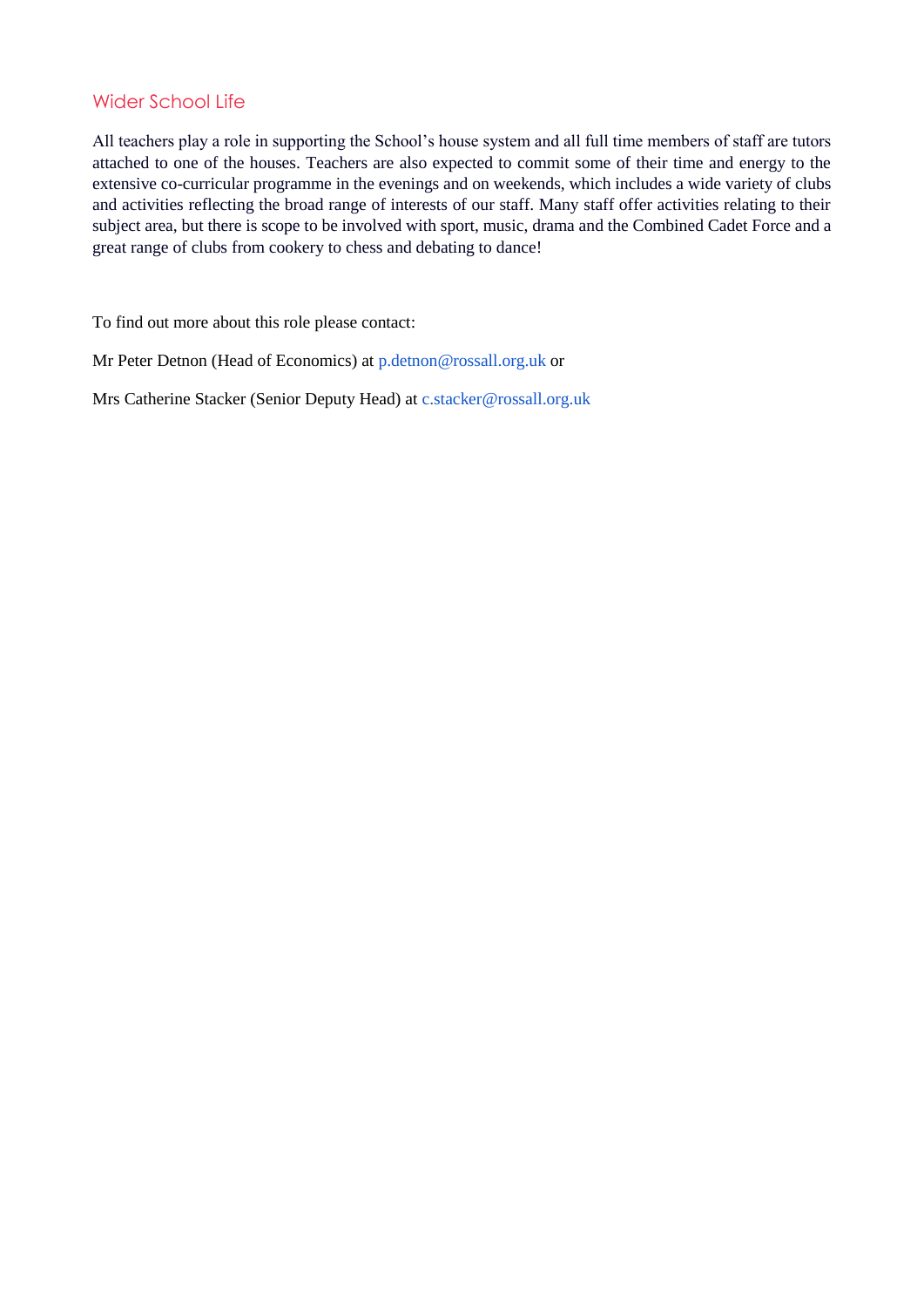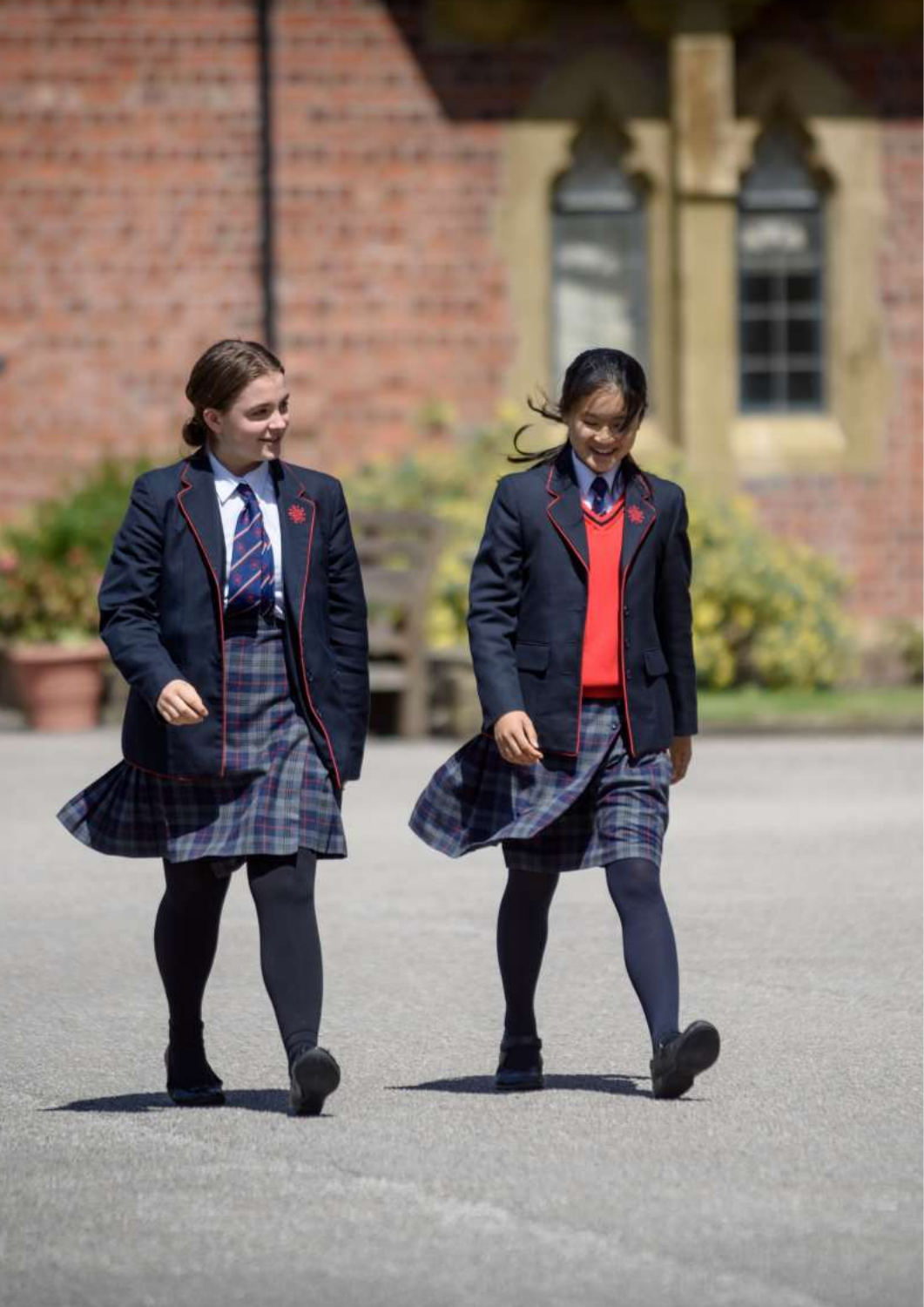## PERSON SPECIFICATION

- The successful candidate will be deeply committed to the success of every pupil studying Business and Economics within the School.
- They will be an outstanding practitioner with a proven ability to deliver excellent teaching.
- They will possess an appropriate degree and hold a PGCE or equivalent qualification. Whilst by no means essential, knowledge and experience of the IBDP would be desirable.
- The successful applicant will be an accomplished communicator who demonstrates a strong commitment to academic excellence.
- The successful applicant will have an excellent understanding of current educational thinking and adopt a proactive and innovative approach towards future developments in the subject.

*Applicants should be committed to the safeguarding and promotion of the welfare of young people. They should demonstrate this commitment in every aspect of this post. All staff are required to adhere to and ensure compliance with the School's Safeguarding Policy at all times. You are required to report any safeguarding or child protection concerns to your line manager or the School's Designated Safeguarding Lead (DSL).*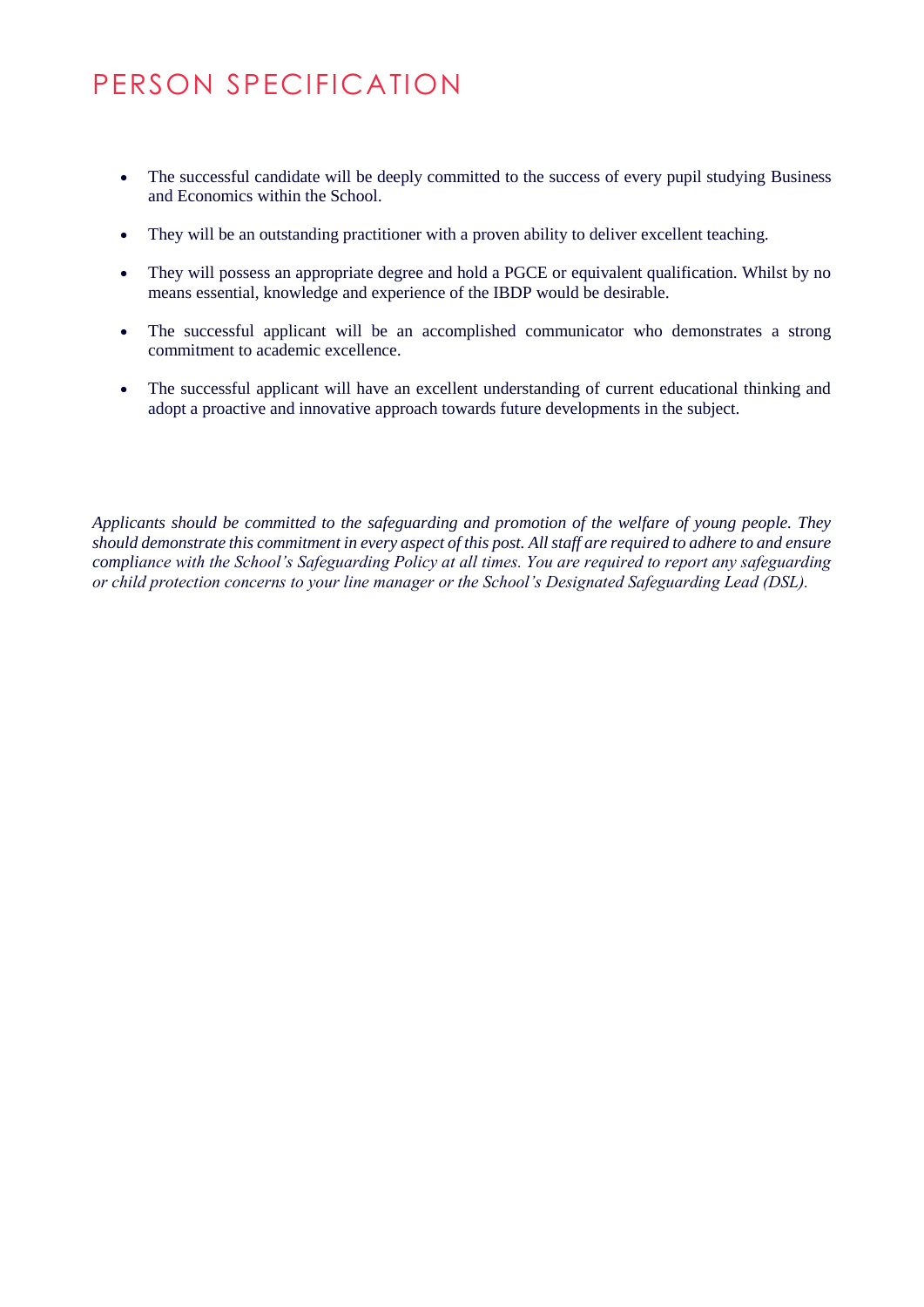